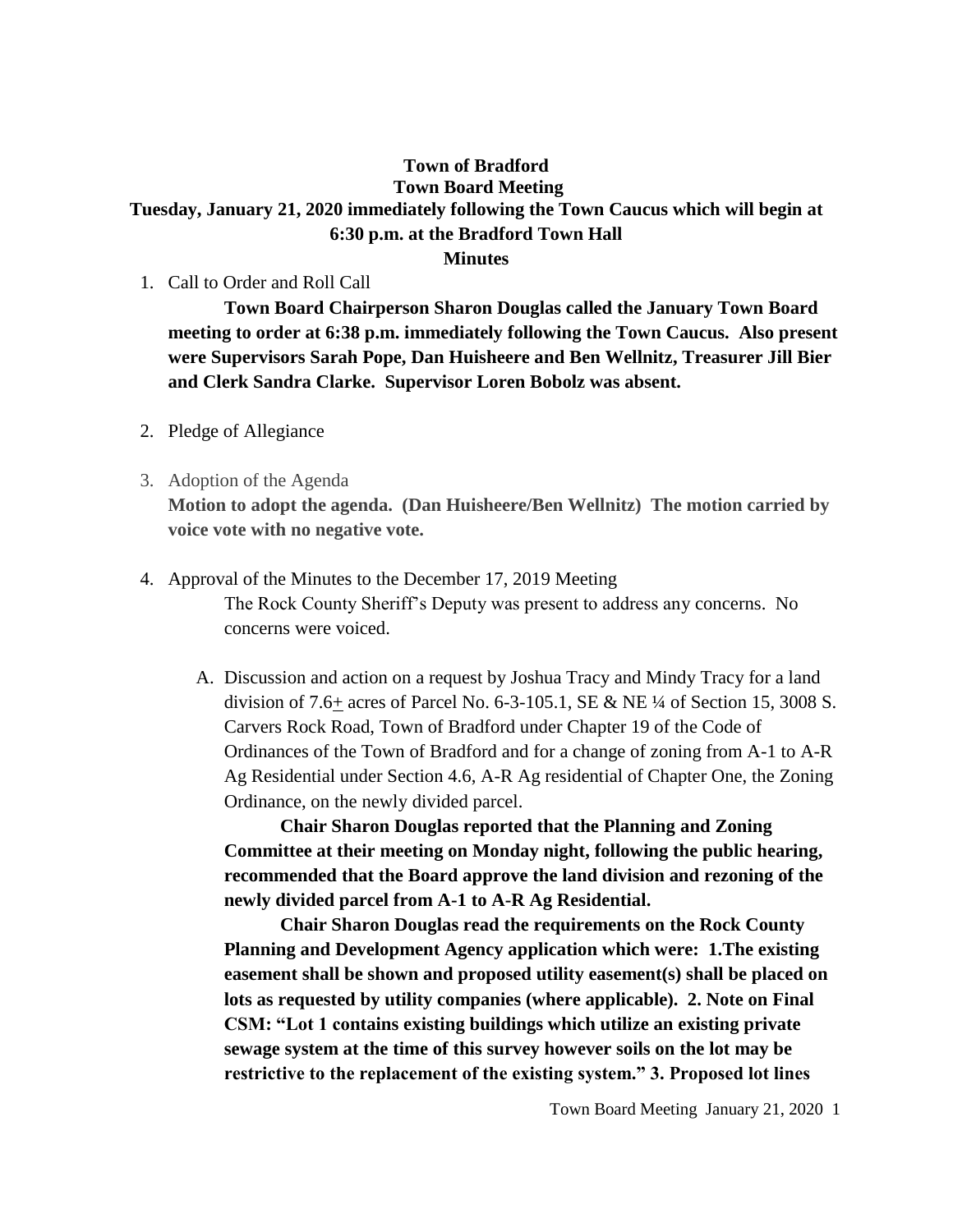**must include the POWTS area with the building which utilizes the system. 4. Dedicated a thirty-three foot half road right of way along S. Carvers Rock Road at the discretion of the Town. 5. Final CSM shall be submitted to and approved by the agency within one year after preliminary approval.**

**Regarding the condition of dedication of a thirty-three foot half road right of way, the board discussed an easement for cutting brush and trees for safety instead of a dedication.**

**Motion to approve the land division with an easement of thirty-three feet to the center of the road. (Dan Huisheere/Ben Wellnitz) Roll Call Vote: Sarah Pope, "Yes." Dan Huisheere, "Yes." Ben Wellnitz, "Yes." Sharon Douglas, Yes." The motion carried with 4 in favor and no opposed.**

**Motion to approve the rezoning of the newly divided parcel from A-1 to A-R Ag Residential. (Sarah Pope/Dan Huisheere) The motion carried by voice vote with no negative vote.**

B. Discussion and action on a request by Russell Paschke for a change of zoning on Parcel No. 6-3-193, 5.3+ acres, from A-1 and A-2 to A-R Ag Residential under Section 4.6 of Chapter One, the Zoning Ordinance, of the Code of Ordinances of the Town of Bradford to correct the zoning and to sell the parcel for residential use.

**The Board had approved the rezoning on the condition that a Certified Survey Map be provided with the easements clarified. The surveyor is working on a certified survey map and has not submitted it to the clerk yet.**

C. Discussion of parcel for sale by Town

**The Board agreed to wait until spring to relist.**

D. Discussion and action on Commercial Building Permits

Town Board Meeting January 21, 2020 2 Building Inspector Greg Noll was present and reported that the state has said that every municipality needs to delegate to inspect every other category, including farms, commercial buildings, manufactured homes, etc., if they are only under the UDC and it excludes all others. The Town currently only inspects the electrical under the Uniform Dwelling Code and the state does the commercial inspection and permits. Greg Noll stated that MZIS has been doing this since 2005 and as of this year the state has to put a stamp on this. He stated that the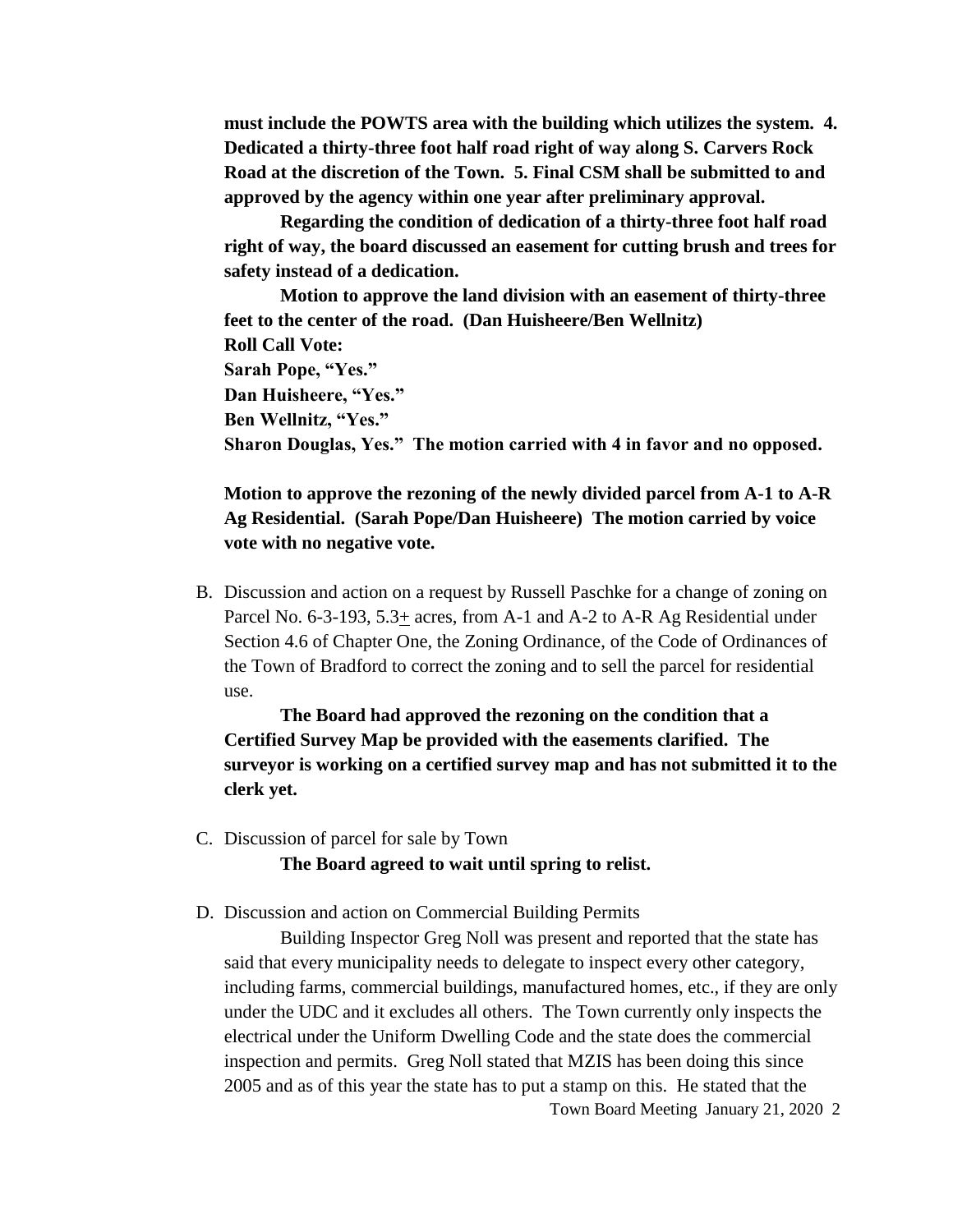Town has to hold a license and the Inspector holds a license. He stated that he had submitted the paperwork to the state so he can do this. He stated that this was not changing what they are already doing. He presented two ordinances and stated that the Town of Plymouth simply adopted an ordinance saying that they were adopting SPS316. The other ordinance was put together by Greg Noll and includes plumbing. He proposed that addressing plumbing in this ordinance would keep the Town from having to adopt a second ordinance on plumbing in commercial permitting if the state later requires this. He stated that he could put wording into Chapter 7 of the Town Code of Ordinances and would work with the Town Attorney. Greg Noll stated that if the Town does not adopt an ordinance for this then they have to call the state to issue and inspect the commercial and others. He stated that the state is shedding the responsibility but he added that it is not different than what he has already been doing. He recommended against the state doing this because they do not have the man power.

**The Board agreed to have the Town Attorney look at these before they decided what to do. He said that he and Troy Everson have been doing this on a daily basis. Sharon Douglas asked if they had a permit fee and he replied that they did.**

E. Discussion and action on Recycling Contract for 2020

**The clerk reported that Stan Lentell had stated that he would need to increase the cost by \$100 a month for the recycling contract which would raise it to \$500 a month. He had stated that the fees for the recovery facilities taking the materials has increased so much. Sarah Pope stated that the cost at her place of work has increased.** 

**Motion to accept the recycling contract proposal for an increase of \$100 more per month to a cost of \$500 per month. (Sarah Pope/Dan Huisheere) The motion carried by voice vote with no negative vote.**

F. Discussion and action on date for February Town Board Meeting

**The February Town Board meeting will need to be changed because the Spring Primary will be held on the third Tuesday. Motion to change the February Town Board meeting to Wednesday, February 19th, 2020 at 6:30 p.m. (Ben Wellnitz/Dan Huisheere) The motion carried by voice vote with no negative vote.**

G. Discussion and action on report by Fire District Representative

**Sharon Douglas reported that the December runs were 7 fire runs and 32 EMS calls. The books will be closed in February as all bills will be in by then. A presentation was given by Charles regarding how the new** 

Town Board Meeting January 21, 2020 3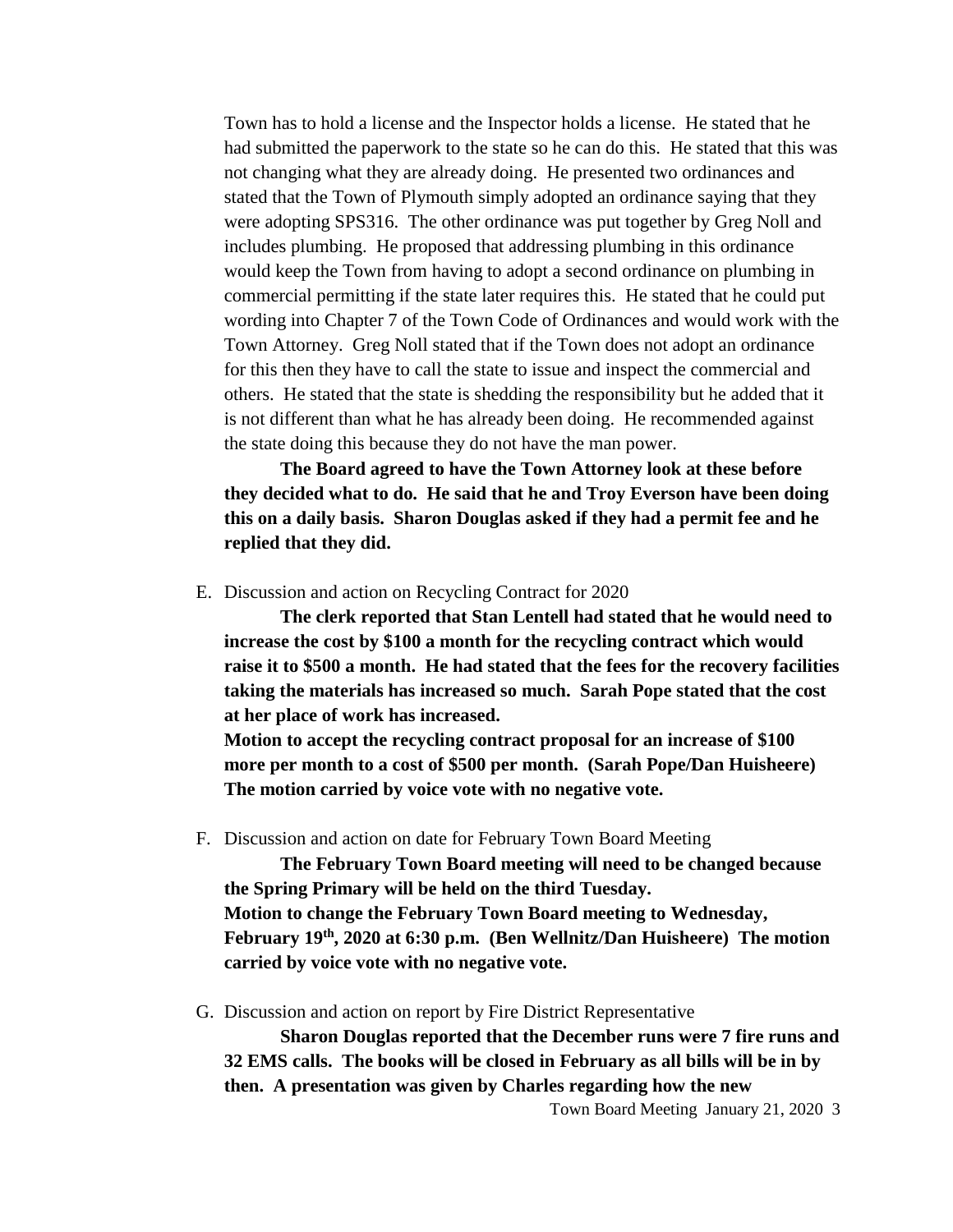**AED/Defib works. One of the pumps at the station was repaired for \$1300.00 and the door was repaired for \$180.00. Tools, tool box, box lights and radios were purchased. CPR training was held on January 20th at the Fire Station. On Saturday the 11th Loren and Sharon Douglas were part of the interview process for the Fire Chief candidates that applied. The consensus was that there were two very strong candidates for the position.**

H. Discussion and action on Zoning Officer Report

**Chair Sharon Douglas reported that she had issued a demolition permit to Bryan Potts for demolition of a house and garage. He had paid the \$50.00 permit fee with a check and Sharon Douglas asked the Board if the fee could be waived and the check returned since Brian Potts had come to the town hall on Monday night, the parking lot had not been plowed and a Planning and Zoning Committee member had gotten stuck. He went home and got his truck and plow, pulled the stuck vehicle out and plowed the parking lot.** 

**Motion to waive Bryn Potts' fee for the demotion permit for his help in plowing the town hall parking lot. (Ben Wellnitz/Sarah Pope) The motion carried by voice vote with no negative vote.**

- I. Discussion and action on Supervisors' evaluation of their sections of roads Dan Huisheere reported that there was a bad spot on Larsen Road at the end of Reid Road by Mike and Lora Henning's driveway.
- J. Discussion and action on roadwork, including but not limited to tree trimming, culvert repair and replacement, crack filling, ditching, shouldering, maintenance including replacement of signs and posts, paver repair, pot hole filling, Creek Road and Emerald Grove Bridge Projects

**There hasn't been any word on awards for the Multi-Modal Local Project applications yet. We should hear something in March.**

**Dan Huisheere will check with Paul Luety on tree trimming on Carvers Rock Road from Larsen Road to Creek Road.**

**Chair Sharon Douglas thanked Ben Wellnitz for loading up the garbage and mattresses that had been dumped on the town roads and taking them to the landfill. Sharon and Wayne Douglas picked up 6 bags of trash, a van seat and tires thrown out on B-C Townline Road. It appeared that someone had walked and picked the trash out of the ditch and piled it along the road to clean the roadside.**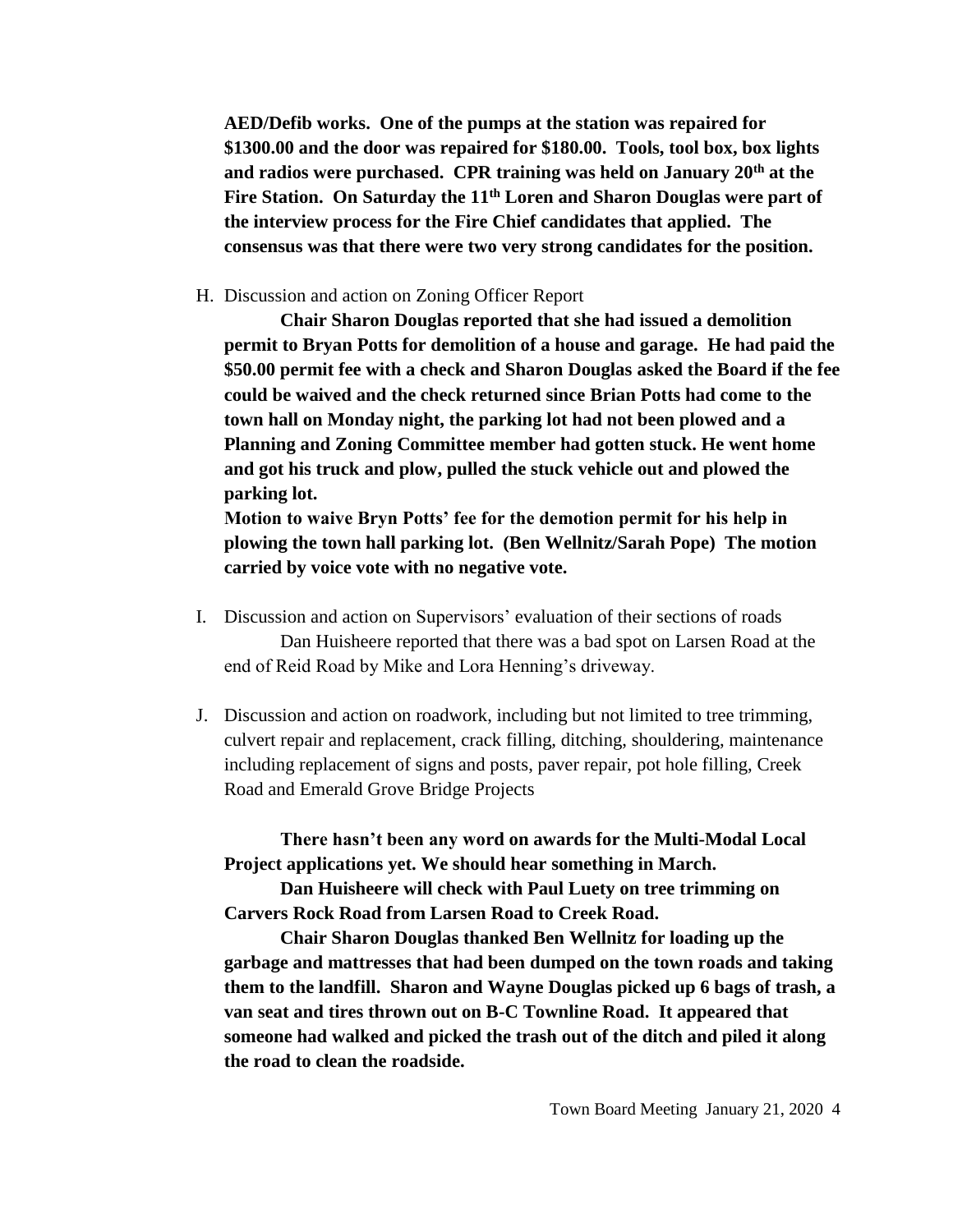**Chair Sharon Douglas reported that Jamie from MSA held a Public Involvement meeting on December 18th, 2019. There was a very low turnout. Bids will most likely be let in January with construction starting around March or April.** 

**Chair Sharon Douglas reported that Highway Commissioner Duane Jorgenson stated that there is a problem with the real estate acquisition between Green Valley Farms and H&L. A condemnation could be done but it may alter the let date and he did not know if the state would allow an extension of the let date. Duane is trying to set up a meeting and was going to talk with Zach Pearson today in Madison. Dan Huisheere was asked to check on this.**

**The board reviewed the 2019 roadwork cash flow and the 2020 basic roadwork cash flow prepared by the clerk. Sharon Douglas received an estimate on the Jones Road/Emerald Grove Road ditching and culvert.** 

K. Discussion and action on Town Hall Repair Committee Report

## **A table will be needed for the new ExpressVote machine. Jill Bier and Sharon Douglas offered use of their tables.**

L. Discussion and action on town computer

**The clerk has located a computer for around \$600.**

- M. Discussion and action on approval of Driveway Permit Applications **None.**
- N. Discussion and action on Utility Permit Applications **None.**
- O. Discussion and action on reservations for the WTA District meeting

**Loren Bobolz, Dan Huisheere, Ben Wellnitz, Sharon Douglas and Sandra Clarke will attend the WTA District meeting at Whitewater on February 15th .**

5. Citizen Participation

**None.**

- 6. Announcements and Reports
	- **a. The February Town Board meeting will be held on Wednesday, February 19, 2020 at 6:30 p.m. at the Bradford Town Hall.**
	- **b. The Rock County Sheriff's Report was reviewed.**
	- **c. Sharon Douglas reported that she had the minutes to the 911 communications Commission if anyone was interested in reviewing them.**
	- **d. Dan Huisheere reported on the WTA Rock County Unit meeting held on January 16th. He presented a packet of materials from the Rock County Human Services on resources for residents. Cathy Sukas from the 911 Center is working**

Town Board Meeting January 21, 2020 5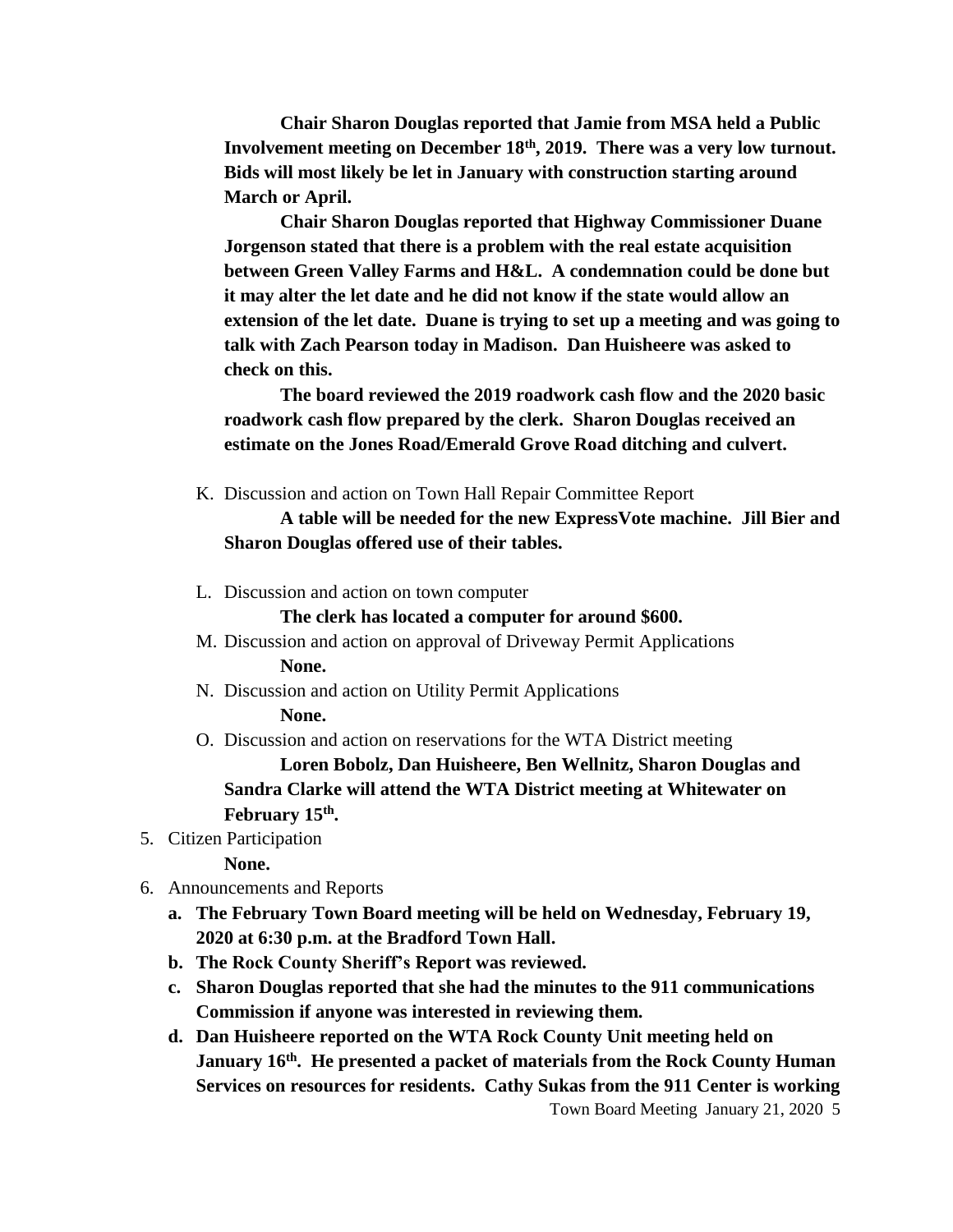**on a new generation of 911. The hearing impaired can text now. Sim cards can be put in first-responders phones to take priority on towers. He explained the Town of Harmony problem with the city annexing and leaving islands. The next meeting will be in the Town of LaPrairie.**

**7. Treasurer's Report**

**David Merriam is behind on the monthly parking permit fees for Shady Hill Mobile Home Court.**

**Motion to approve the Treasurer's Report. (Sarah pope/Dan Huisheere) The motion carried by voice vote with no negative vote.**

8. Bills for Approval

The board agreed to not pay the monthly parking permit fees until received from David Merriam.

**Motion to approve the bills for payment with the addition of \$250.00 for the WTA District meeting fees and not including the MHP monthly parking permit fee. (Ben Wellnitz/Dan Huisheere) The motion carried by voice vote with no negative vote.**

9. Adjournment

**Motion to adjourn. (Ben Wellnitz/Sarah Pope) The motion carried by voice vote with no negative vote. The meeting was adjourned at 8:01 p.m.**

**Respectfully submitted,**

**Sandra Clarke, Clerk**

**After the meeting the clerk received the completed candidacy forms so a drawing of names for the ballot order for Town Board Supervisor #4 was conducted. Sharon Douglas, Sarah Pope, Dan Huisheere, Ben Wellnitz and Jill Bier were also present. Ben Wellnitz's name was drawn for ballot order number one and Fred Bobolz's name was drawn for ballot order number two.**

**Note: The bolded items are minutes the items not bolded are clerk's notes. These are draft minutes to be approved at the February 19th, 2020 meeting.**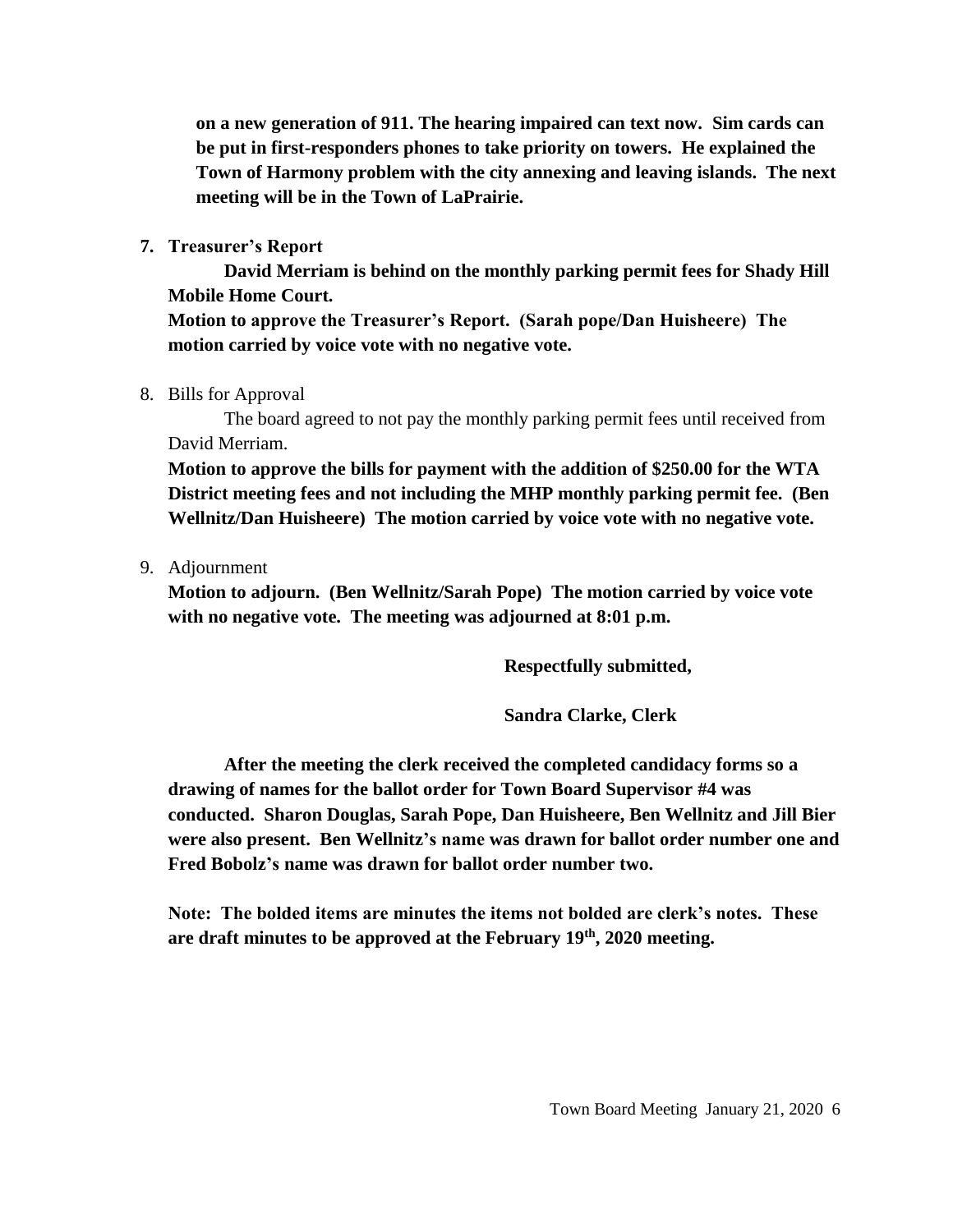Bills for Approval

| <b>Rock Energy Cooperative</b>           | Town Hall Light<br>\$34.47                                                                                                                                                                                                      |           |  |
|------------------------------------------|---------------------------------------------------------------------------------------------------------------------------------------------------------------------------------------------------------------------------------|-----------|--|
| <b>Alliant Energy</b>                    | Hwy. $exp. - street$ lights<br>55.24                                                                                                                                                                                            |           |  |
| <b>Rock Valley Publishing LLC</b>        | Publications-Recycling $= 11.59$ ,<br>Election exp. $= 18.65$ ,<br>Town Bd. $exp. = 57.48$ ,<br>Zoning $exp. = 34.76$<br>122.48                                                                                                 |           |  |
| Lentells Disposal                        | Recycling<br>500.00                                                                                                                                                                                                             |           |  |
| <b>Clinton Community School District</b> | <b>Monthly Parking Permit Fees-</b><br>(November) (Has not paid)                                                                                                                                                                |           |  |
| Pat's Services, Inc.                     | Town Hall exp.-<br>$(11/30 \text{ to } 12/27/2020)$<br>90.00                                                                                                                                                                    |           |  |
| Nowlan & Mouat LLP                       | Legal Fees-                                                                                                                                                                                                                     |           |  |
| Sandra Clarke                            | Clerk exp. - WMCA membership<br>dues<br>65.00                                                                                                                                                                                   |           |  |
| J & L Appraisals LLC                     | Assessment- $1st$ quarter                                                                                                                                                                                                       | 1,875.00  |  |
| <b>Ideal Midwest LLC</b>                 | Highway $exp =$ snowplowing second                                                                                                                                                                                              |           |  |
|                                          | Contract payment                                                                                                                                                                                                                | 13,333.33 |  |
| <b>Ideal Midwest LLC</b>                 | Highway $exp. - salt$ storage                                                                                                                                                                                                   | 5,000.00  |  |
| Rock Co. Dept. of Public Works           | Highway exp. – engineering fees-<br>S. Carvers Rock Rd. $= 337.74$ ,<br>Emerald Grove Rd RR Bridge=1584.84,<br>Creek Rd. RR Bridge = $483.23$ ,<br>Creek Rd. RR Bridge= 3030.00,<br>4.56% Admin. Support = $247.87$<br>5,683.68 |           |  |
| Luety Earthworks LLC                     | Highway $\exp$ . - clean & reshape<br>Minkey Rd. ditch 1250' seed                                                                                                                                                               |           |  |

Town Board Meeting January 21, 2020 7